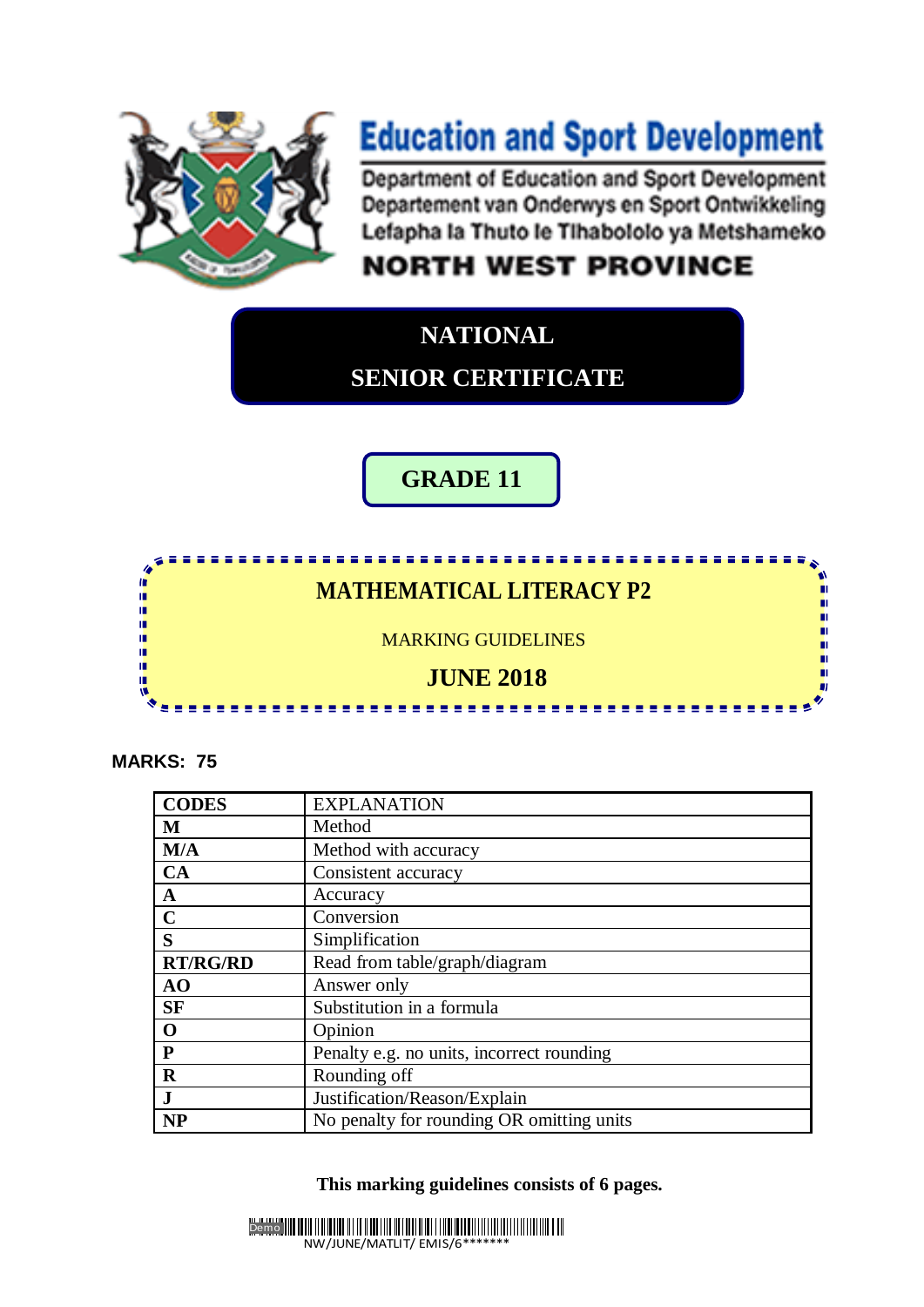| Ques              | <b>Solution</b>                                                                                                                                                                                                                                                                                                                                                                                                                                                                                                                                                               | <b>Explanation</b>                                                                                                                                                                                                                            | TL                                                           |
|-------------------|-------------------------------------------------------------------------------------------------------------------------------------------------------------------------------------------------------------------------------------------------------------------------------------------------------------------------------------------------------------------------------------------------------------------------------------------------------------------------------------------------------------------------------------------------------------------------------|-----------------------------------------------------------------------------------------------------------------------------------------------------------------------------------------------------------------------------------------------|--------------------------------------------------------------|
|                   | <b>QUESTION 1 [18 MARKS]</b>                                                                                                                                                                                                                                                                                                                                                                                                                                                                                                                                                  |                                                                                                                                                                                                                                               |                                                              |
| 1.1.1             | $P = R450 + R0,50 \times 250$<br>$= R450 + R125$<br>$=$ R575 $\checkmark$                                                                                                                                                                                                                                                                                                                                                                                                                                                                                                     | 1M multiplying and<br>adding<br>1A answer<br>AO                                                                                                                                                                                               | $\overline{\mathrm{F}}$<br>L2                                |
| 1.1.2             | $Q = R200 + R2 \times (200 - 100) \checkmark$<br>$= R200 + R200$<br>$=$ R400 $\checkmark$                                                                                                                                                                                                                                                                                                                                                                                                                                                                                     | (2)<br>1M multiplying and<br>adding<br>1A answer<br>AO<br>(2)                                                                                                                                                                                 | $\overline{F}$<br>L2                                         |
| 1.2<br>1.3<br>1.4 | Cost of hiring a car<br>700<br>650<br>600<br>Option 1<br>550<br>500<br>Option 2<br>450<br>Amount in rand<br>400<br>350<br>300<br>250<br>200<br>150<br>100<br>50<br>$\Omega$<br>50<br>100<br>150<br>200<br>250<br>300<br>350<br>0<br>Distance in km<br>Breakeven point is the point where the cost of hiring a car for<br>option 1 and option 2 is the same for the same distance travelled. $\checkmark\checkmark$<br>Distance = time $\times$ average speed<br>250 km = time $\times$ 100 km/h $\checkmark$<br>time = $\frac{250 \text{ km}}{100 \text{ km/h}}$ $\checkmark$ | 1A (0;200)<br>1A any point between<br>100 km and 300 km<br>1A (300;600)<br>1A (350;700)<br>1A joining the points<br>1A naming the graphs<br>1A heading<br>(7)<br>2O explanation<br>(2)<br>1SF substitution<br>1S change subject of<br>formula | ${\bf F}$<br>L <sub>3</sub><br>$\mathbf{F}$<br>L4<br>M<br>L4 |
|                   | time = 2,5 hours $\checkmark$<br>2,5 hours = 2 hours 30 minutes $\checkmark$<br>Jabulani's claim is incorrect. ✓                                                                                                                                                                                                                                                                                                                                                                                                                                                              | 1CA time<br>1C in hours & minutes<br>10 opinion                                                                                                                                                                                               |                                                              |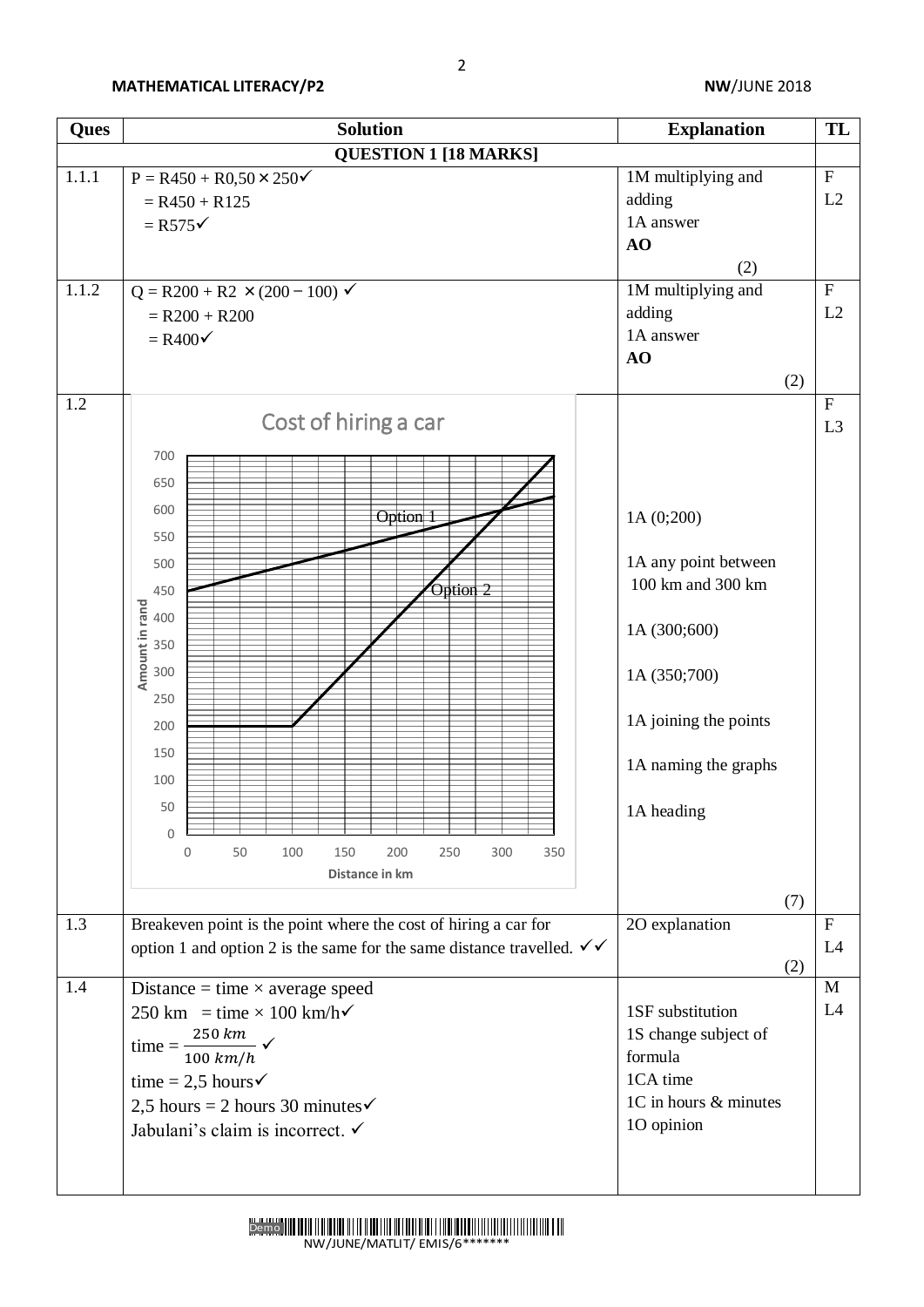|       | <b>OR</b>                                                                            | <b>OR</b>                  |                |
|-------|--------------------------------------------------------------------------------------|----------------------------|----------------|
|       | 2 hours 45 minutes = 2,75 hours $\checkmark$                                         |                            |                |
|       |                                                                                      | 1C time in hours           |                |
|       | Distance = time $\times$ average speed                                               | 1SF substitution           |                |
|       | 250 km = 2,75h $\times$ average speed $\checkmark$                                   | 1S change subject of       |                |
|       | average speed = $\frac{250 \text{ km}}{2.75 \text{ h}}$ $\checkmark$                 | formula                    |                |
|       |                                                                                      | 1CA average speed          |                |
|       | average speed = $90.9 \text{ km/h}$                                                  | 1O opinion                 |                |
|       | Jabulani's claim is incorrect. ✓                                                     |                            |                |
|       | <b>OR</b>                                                                            | <b>OR</b>                  |                |
|       | 2 hours 45 minutes = 2,75 hours $\checkmark$                                         |                            |                |
|       | Distance = time $\times$ average speed                                               |                            |                |
|       |                                                                                      | 1C time in hours           |                |
|       | Distance = 2,75 h $\times$ 100 km/h $\checkmark$                                     | 1SF substitution           |                |
|       | $= 275$ km $\checkmark$                                                              | 2CA distance               |                |
|       | Jabulani's claim is incorrect. ✓                                                     | 1O opinion                 |                |
|       |                                                                                      | (5)                        |                |
|       | <b>QUESTION 2 [24 MARKS]</b>                                                         |                            |                |
| 2.1   | Area of the four additional family members = $4 \times 0.7$ m <sup>2</sup>           |                            | $\mathbf{M}$   |
|       | $= 2.8$ m <sup>2</sup> $\checkmark$                                                  | 1M additional area         | L <sub>3</sub> |
|       | Total area = $(2 + 2.8)$ m <sup>2</sup>                                              |                            |                |
|       | $= 4.8$ m <sup>2</sup> $\checkmark$                                                  |                            |                |
|       | Area of rectangle = length $\times$ breadth                                          | 1A total answer            |                |
|       | $4.8 \text{ m}^2$ = length ×1,5 m $\checkmark$                                       | 1SF substitution           |                |
|       |                                                                                      |                            |                |
|       | $\frac{4,8}{1,5}$ = length $\checkmark$                                              | 1S changing the subject of |                |
|       |                                                                                      | the formula                |                |
|       | $3,2 \text{ m} = \text{length}$                                                      | 1CA length                 |                |
|       |                                                                                      | (5)                        |                |
| 2.2   | $150 \text{ }\Omega = 150\,000 \text{ cm}^3\text{V}$                                 | 1C conversion              | M              |
|       | Volume of cylinder = $\pi \times r^2 \times h$                                       |                            | L <sub>3</sub> |
|       | 150 000 cm <sup>3</sup> = 3,142 $\times$ r <sup>2</sup> $\times$ 120 cm $\checkmark$ | 1SF substitution           |                |
|       |                                                                                      | 1S changing the subject of |                |
|       | $\frac{150000}{377,04} = r^2$                                                        | the formula                |                |
|       |                                                                                      | 1S simplification          |                |
|       | $397,8357734 = r^2$                                                                  | 1CA radius                 |                |
|       | $19,94582095 = r$                                                                    | (5)                        |                |
|       | $20 \text{ cm} = \text{r}$                                                           |                            |                |
| 2.3.1 |                                                                                      |                            | $\mathbf{F}$   |
|       | Discount = $\frac{15}{100}$ \ R11 590                                                |                            | L4             |
|       | $=$ R1 738,50 $\checkmark$                                                           | 1A discount                |                |
|       | Total cost required = R11 590 – R1 738,50 $\checkmark$                               | 1M subtraction             |                |
|       | $=$ R9 851,50 $\checkmark$                                                           | 1CA total cost             |                |
|       | Her claim is correct. $\checkmark$                                                   | 1O opinion                 |                |
|       |                                                                                      |                            |                |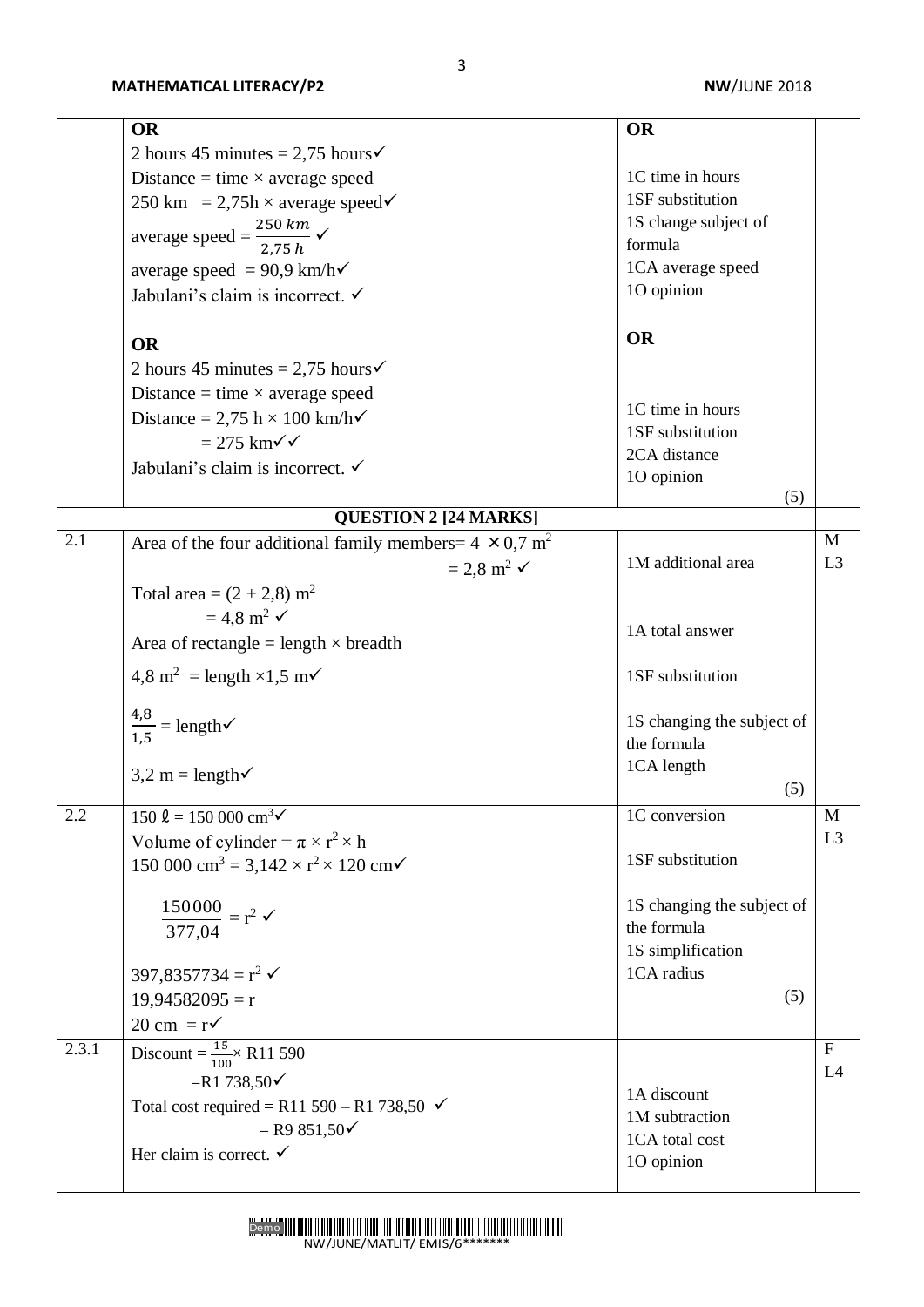|       | <b>OR</b>                                                                           |                            |                           |
|-------|-------------------------------------------------------------------------------------|----------------------------|---------------------------|
|       | $100\% -15\% = 85\%$                                                                | <b>OR</b>                  |                           |
|       | Total cost required = $\frac{85}{100}$ \ R11 590 $\checkmark$                       | 1A percentage              |                           |
|       |                                                                                     | 1M multiplying with 85%    |                           |
|       | $=$ R9 851,50 $\checkmark$                                                          | 1CA total cost             |                           |
|       | Her claim is correct. $\checkmark$                                                  | 1O opinion                 |                           |
|       |                                                                                     | (4)                        |                           |
| 2.3.2 | Percentage = $\frac{350}{10,000} \times 100\%$                                      | 1M multiplying and         | $\mathbf{F}$              |
| (a)   | $= 3.5 %$                                                                           | dividing                   | L2                        |
|       |                                                                                     | 1A percentage              |                           |
|       |                                                                                     | (2)                        |                           |
| 2.3.2 | Total monthly repayments = $R764,84 \times 36\checkmark$                            | 1MA multiplying the        | ${\bf F}$                 |
| (b)   | $= 27534,24 \checkmark$                                                             | correct values             | L2                        |
|       | Interest = R27 534,24 - R10 000                                                     | 1A total repayment         |                           |
|       | $=$ R17 534,24 $\checkmark$                                                         | 1CA interest               |                           |
|       |                                                                                     | (3)                        |                           |
| 2.3.3 | In case of death $\sqrt{\sqrt{ }}$                                                  | 2O opinion                 | $\mathbf{F}$              |
|       | <b>OR</b>                                                                           |                            | L4                        |
|       | Permanent disability $\checkmark$                                                   |                            |                           |
|       | <b>OR</b>                                                                           |                            |                           |
|       | Retrenchment√√                                                                      |                            |                           |
|       | <b>OR</b>                                                                           |                            |                           |
|       | Diagnosed with critical illness $\checkmark$                                        | (2)                        |                           |
|       | Accept any relevant reason                                                          |                            |                           |
| 2.4   | $^{\circ}$ F = 1,8 × $^{\circ}$ C + 32 $^{\circ}$                                   | 1SF substitution           | M                         |
|       | $140^{\circ} = 1.8 \times \degree C + 32^{\circ}$                                   |                            | L <sub>3</sub>            |
|       |                                                                                     | 1S changing the subject of |                           |
|       |                                                                                     | the formula                |                           |
|       | $^{\circ}C = \frac{108^{\circ}}{1,8}$<br>$^{\circ}C = 60^{\circ}$ $\checkmark$      | 1A temperature             |                           |
|       |                                                                                     | (3)                        |                           |
|       | <b>QUESTION 3 [17 MARKS]</b>                                                        |                            |                           |
| 3.1   | Measurement = $5.2$ cm <sup><math>\checkmark</math></sup> (Accept 5,1 cm to 5,3 cm) | 1A measured distance       | <b>MP</b>                 |
|       | Scale 2,1 cm : 300 km $\checkmark$ (Accept 2 cm to 2,2 cm)                          | 1A measured scale          | L <sub>3</sub>            |
|       | 5,2 cm $\times$ 300 km<br>Actual distance =                                         | 1M using scale             |                           |
|       | $2,1$ $cm$                                                                          |                            |                           |
|       | $= 742, 86$ km $\checkmark$                                                         | 1CA actual distance        |                           |
|       | <b>OR</b>                                                                           |                            |                           |
|       |                                                                                     | <b>OR</b>                  |                           |
|       | Measurement = 52 mm $\checkmark$ (Accept 51 mm to 53 mm                             | 1A measured distance       |                           |
|       | Scale 21 mm : 300 km $\checkmark$ (Accept 20 mm to 22 mm)                           |                            |                           |
|       | 52 mm $\times$ 300 km<br>Actual distance $=$                                        | 1A measured scale          |                           |
|       | $21$ mm                                                                             | 1M using scale             |                           |
|       | $= 742,86$ km $\checkmark$                                                          | 1CA actual distance        |                           |
|       |                                                                                     | <b>NPR</b><br>(4)          |                           |
| 3.2   | Cost of half full tank = R14,01 $\times$ 30 $\checkmark$                            | 1M multiplying             | $\boldsymbol{\mathrm{F}}$ |
|       |                                                                                     | 1A cost                    | L4                        |
|       |                                                                                     |                            |                           |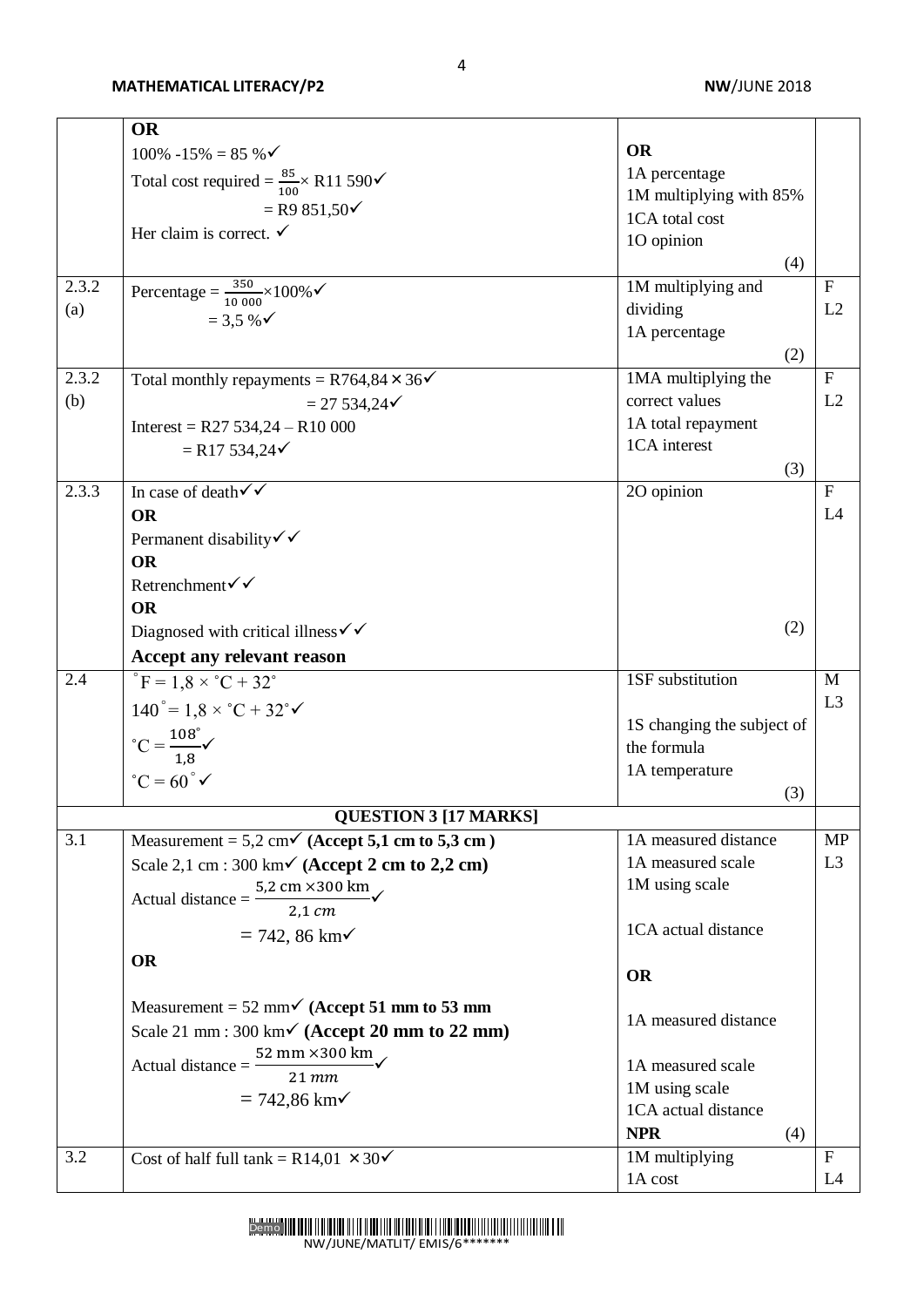|     | $= R420,30\checkmark$                                                                    | 10 opinion                         |                |
|-----|------------------------------------------------------------------------------------------|------------------------------------|----------------|
|     |                                                                                          | <b>OR</b>                          |                |
|     | The gauge was properly working $\checkmark$                                              |                                    |                |
|     | <b>OR</b>                                                                                |                                    |                |
|     | No. of litres = $\frac{R420,30}{R14,01}$ $\checkmark$                                    | 1M dividing<br>1A number of litres |                |
|     |                                                                                          |                                    |                |
|     | $=$ 30 l $\checkmark$                                                                    | 1O opinion                         |                |
|     | The gauge was properly working $\checkmark$                                              | (3)                                |                |
| 3.3 | Distance covered = $\frac{30 \ell \times 100 km}{\sqrt{ }}$                              | CA from 3.1 & 3.2                  | <b>MP</b>      |
|     | $9\ell$                                                                                  | 1M working with                    | L4             |
|     | $=$ 333 km $\checkmark$                                                                  | consumption rate                   |                |
|     |                                                                                          | 1CA distance covered               |                |
|     | Distance left to East London = $742,86$ km $- 333$ km                                    |                                    |                |
|     | $= 409,86$ km $\checkmark$                                                               | 1CA remaining distance             |                |
|     | Mr Thibedi's claim is not valid. $\checkmark$                                            | 10 opinion<br>(4)                  |                |
| 3.4 | From East London take N2 √ pass Port Elizabeth. ∕ At Knysna√                             | 1A N <sub>2</sub>                  | <b>MP</b>      |
|     | take $N12\checkmark$ to Beaufort West.                                                   | 1A Port Elizabeth                  | L <sub>3</sub> |
|     |                                                                                          | 1A Knysna                          |                |
|     |                                                                                          | 1A N12                             |                |
|     | <b>OR</b>                                                                                | <b>OR</b>                          |                |
|     |                                                                                          | 1A N <sub>2</sub>                  |                |
|     | From East London take N2 √ then before you reach Port Elizabeth√                         | 1A Port Elizabeth                  |                |
|     | join N10. $\checkmark$ Continue straight until you cross N9 then join N1 $\checkmark$ to | 1A N10 and N9                      |                |
|     |                                                                                          | 1A N1                              |                |
|     | Beaufort West.                                                                           |                                    |                |
|     |                                                                                          | (4)                                |                |
| 3.5 | Fixing a tyre burst $\checkmark\checkmark$                                               | 2O opinion                         | <b>MP</b>      |
|     | <b>OR</b>                                                                                |                                    | L4             |
|     | Buying food√√                                                                            |                                    |                |
|     | <b>OR</b>                                                                                |                                    |                |
|     | Going to bathroom $\checkmark$                                                           |                                    |                |
|     | OR                                                                                       |                                    |                |
|     | Stretch legs√√                                                                           |                                    |                |
|     | Accept any relevant reason                                                               | (2)                                |                |
|     | <b>QUESTION 4 [16 MARKS]</b>                                                             |                                    |                |
| 4.1 | Height of the mountain = $3\,559 \times 12$ inches                                       |                                    | M              |
|     | $= 42$ 708 inches $\checkmark$                                                           | 1C conversion                      | L <sub>3</sub> |
|     | $=\frac{42\,708}{39.37}$ metres $\checkmark$                                             | 1A height in inches                |                |
|     |                                                                                          | 1C conversion                      |                |
|     | $= 1084,78537$ metres                                                                    | 1CA height in metres               |                |
|     | $\approx 1085$ metres $\checkmark$                                                       | (4)                                |                |
| 4.2 | From 08:30 to $18:00 = 9$ hours 30 minutes                                               | 1A duration                        | M              |
|     | $=$ 570 minutes $\checkmark$                                                             | 1C conversion                      | L4             |
|     |                                                                                          | 1M dividing with 30                |                |
|     | $\frac{570 \text{ minutes}}{30 \text{ minutes}}$<br>number of trips $=$                  | 1A number of trips                 |                |
|     | $= 19 \checkmark$                                                                        |                                    |                |
|     | The opetator's statement is correct. $\checkmark$                                        | 1O opinion                         |                |
|     |                                                                                          |                                    |                |
|     |                                                                                          |                                    |                |